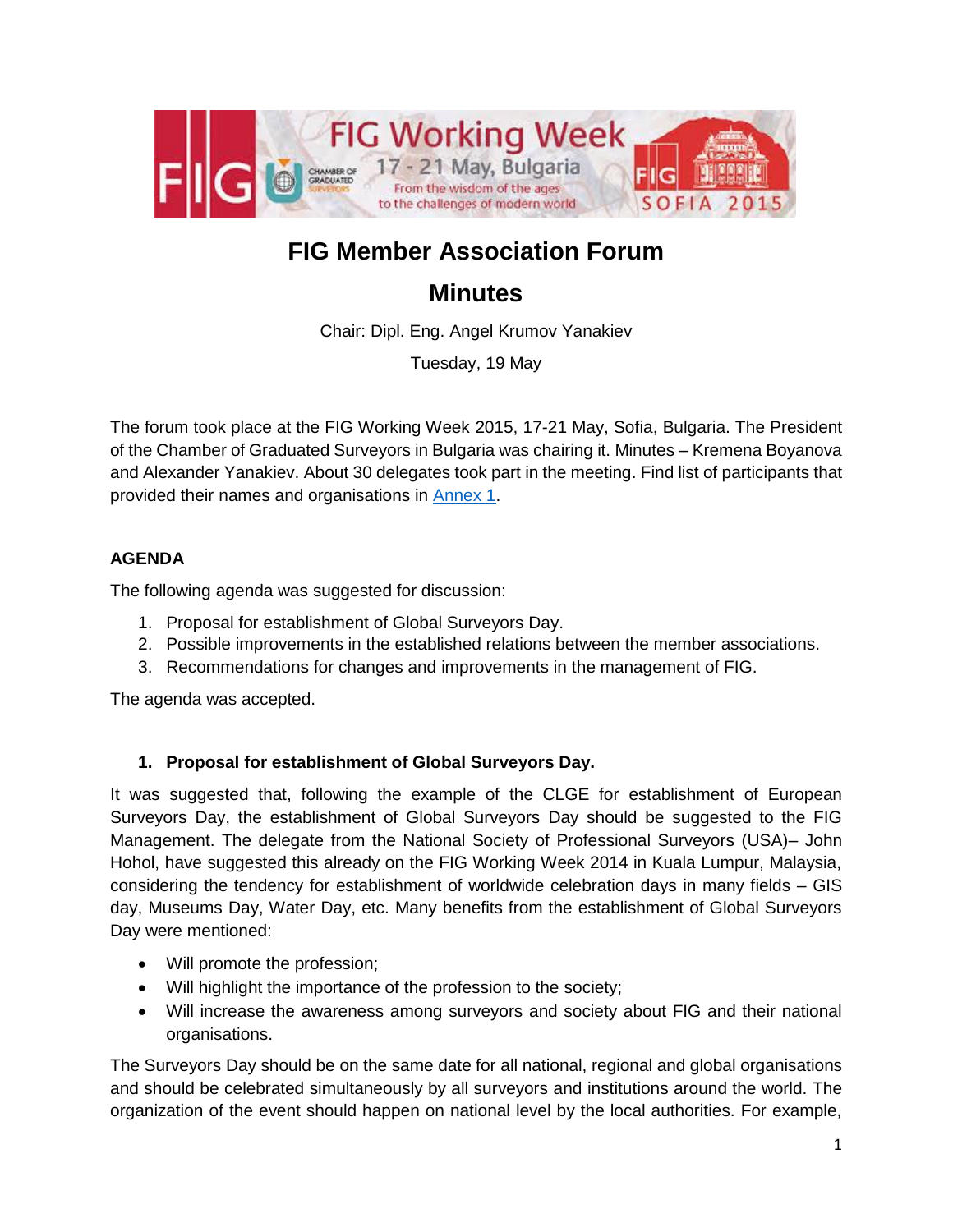the European Surveyors Day is celebrated by CLGE every year in Brussels. In Bulgaria there are also big celebrations for the Surveyors Day, but on a different day.

In addition to the Global Surveyors Day, the celebrations should be dedicated to a selected Surveyor of the Year, again following the practice of CLGE. For example, 2015 is Euclid Year in Europe. Also, all topics of survey should be embraced as topics of the celebrations, not only the most applied ones, like land management.

There are no criteria yet for the choice of Surveyor of the Year and the celebrations' topic. Such criteria should be established, if the proposal gets accepted by the General Assembly. The task should be addressed to the history group, which can suggest topics, surveyors and support the organization of the events.

The proposal should be submitted for consideration at the General Assembly on Thursday, 21 May, so the decision can take place at the General Assembly in New Zealand 2015.

#### **2. Possible improvements in the established relations between the member associations.**

An improvement of the established relations within FIG is needed, in order the collaboration and support between the members to be increased. Surveyors are not equally distributed around the world – there are countries in which the number of specialists exceeds the demand and such, in which there are not enough specialists. Such issues should be addressed within the community. There were three suggestions made for the improvement of the relations between the FIG members:

- i. Short information for every member association should be provided in English in addition to the title of the association on the FIG website. A template for this information should be developed and all institutions should use it.
- ii. Additional to the information template on the website, each organization should provide a link to their website, preferably to its English version, if it is available.
- iii. Since many of the members of the national organisations don't speak English, all the template information for the national organisations should be provided in all FIG languages, in order to be available for all member surveyors.

#### **3. Recommendations for changes and improvements in the management of FIG.**

It was pointed that the outreach program of FIG should be improved and better managed. The benefits from the membership in the organization should become more visible, since there are many members of the national organisations that don't see the benefits from the membership and the role of FIG in their country. This outreach should happen not only by internet but also through other activities, since there are still many countries that don't have good access to internet.

In addition to the communication issues, it was also pointed out that FIG should provide support for countries with little experience in certain survey practices. Professional support and guidelines are needed for the developing countries and countries in crisis.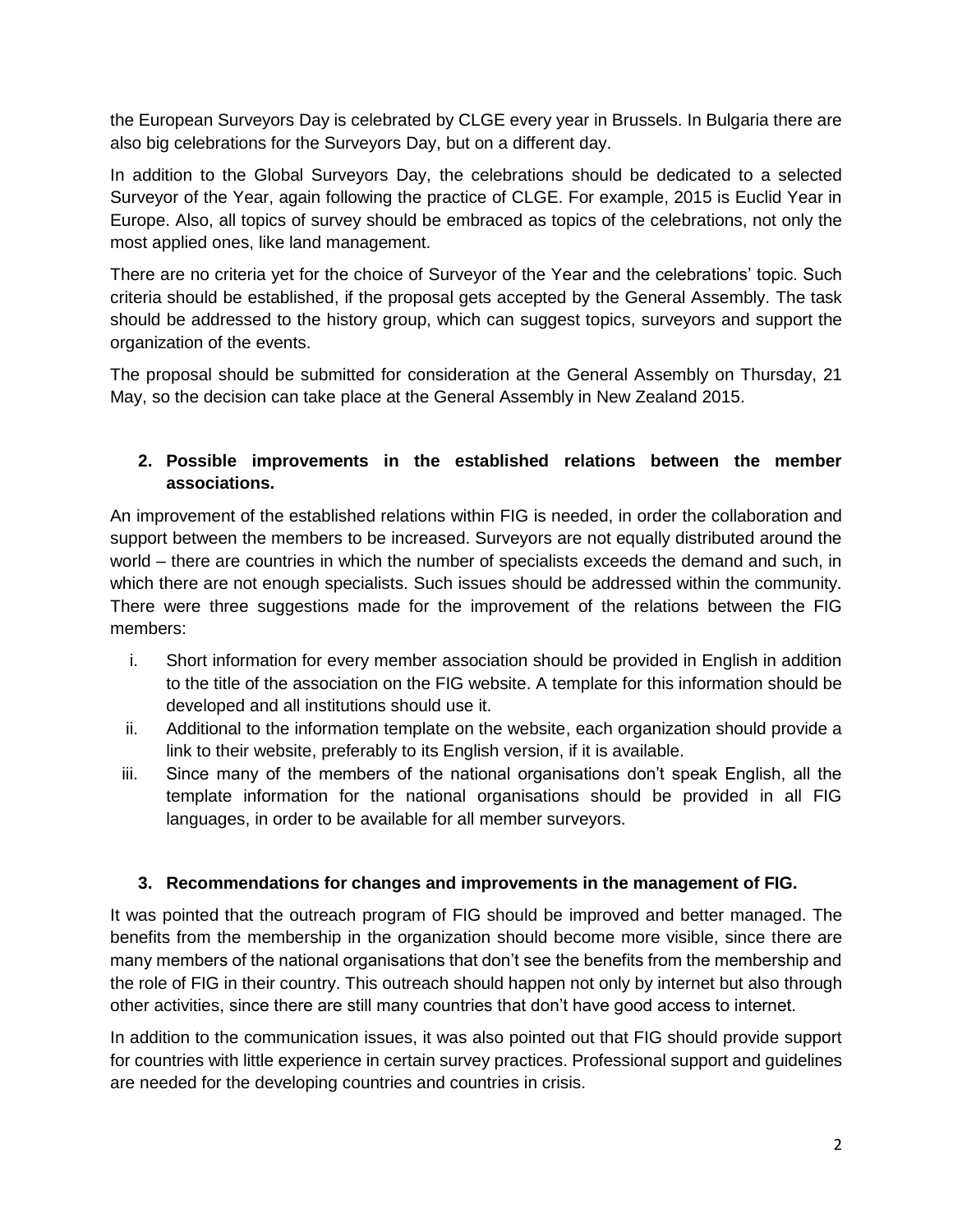### **PROPOSALS TO THE GENERAL ASSEMBLY:**

- 1) Global Surveyors Day to be established. It should be same for all national, regional and global organisations.
- 2) Celebrations to be dedicated to a Surveyor of the Year and a topic from the broad field of survey activities. The choice should be addressed to the history group, which can suggest topics, surveyors and can support the organization of the events.
- 3) Short information for every member association should be provided in English in addition to the title of the association on the FIG website. A template for this information should be developed and all institutions should use it.
- 4) Each organisation should provide a link to their website, preferably to its English version, if it is available, again for the list of member associations on the website.
- 5) All the information for the member institutions and national organisations should be provided in all FIG languages, in order to be available for all member surveyors that don't speak English.
- 6) The outreach program should be better managed and improved and the benefits from FIG should be more visible by the members of the national organisations.
- 7) FIG should provide support for countries with little experience in certain survey practices. Professional support and guidelines are needed for the developing countries and countries in crisis.

|                | <b>Name</b>          | Organisation                             | <b>Country</b>  |
|----------------|----------------------|------------------------------------------|-----------------|
| $\mathbf{1}$   | Angel Yanakiev       | <b>Chamber of Graduated Surveyors</b>    | <b>Bulgaria</b> |
| 2              | Alexander Yanakiev   | <b>Chamber of Graduated Surveyors</b>    | <b>Bulgaria</b> |
| 3              | Kremena Boyanova     | <b>Chamber of Graduated Surveyors</b>    | <b>Bulgaria</b> |
| $\overline{4}$ | Ivan Kaltchev        | Union of Surveyors and Land Managers in  | <b>Bulgaria</b> |
|                |                      | <b>Bulgaria</b>                          |                 |
| 5              | Jan Hardos           | Chamber of Surveyors and Cartographers   | Slovakia        |
| 6              | Maria Joao Henriques | Laboratorio Nacional de Engenharia Civil | Portugal        |
| $\overline{7}$ | Teresa Sa Pereira    | Porto de Lisboa                          | Portugal        |
| 8              | Murtala Aliyu        | Nigerian Institute of Quantity Surveyors | Nigeria         |
| 9              | Akin Oyegbola        | Nigerian Institution of Surveyors        | Nigeria         |
| 10             | Isa Sani Mohammed    | Nigerian Institution of Surveyors        | Nigeria         |

### <span id="page-2-0"></span>**Annex 1.** List of participants